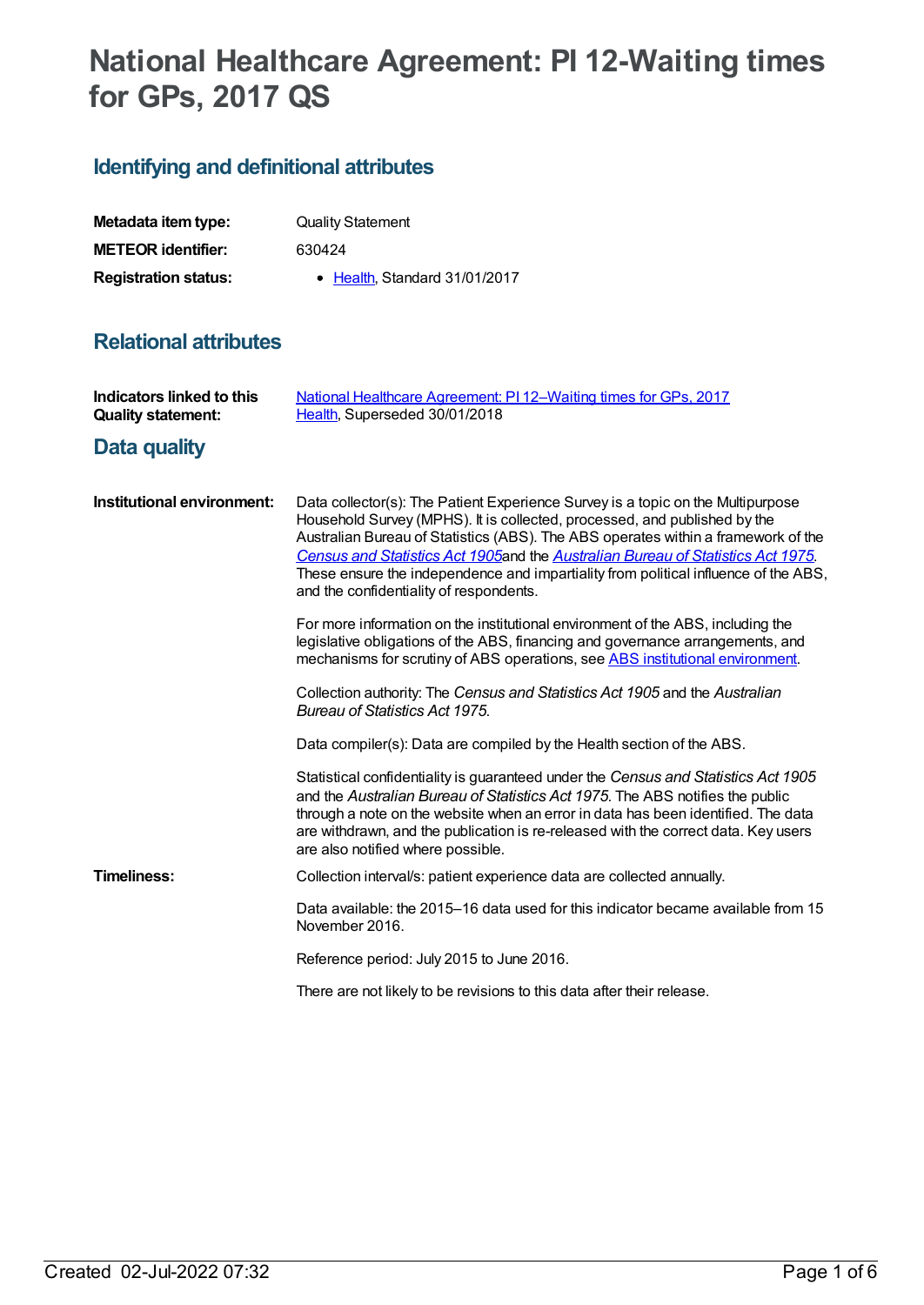| <b>Accessibility:</b> | Data are publicly available. Tables showing data on GPs are available in Health<br>services: patient experiences in Australia, 2009 (ABS 2010) and the <b>Patient</b><br>experiences in Australia: summary of findings reports from 2010-11 to 2015-<br>16 (ABS 2011, 2012, 2013a, 2014, 2105, 2016).                                                                                                                                                                                                                                                                                                                                                                        |
|-----------------------|------------------------------------------------------------------------------------------------------------------------------------------------------------------------------------------------------------------------------------------------------------------------------------------------------------------------------------------------------------------------------------------------------------------------------------------------------------------------------------------------------------------------------------------------------------------------------------------------------------------------------------------------------------------------------|
|                       | Data for this indicator are shown by age, sex, Socio-economic Indexes for Areas<br>(SEIFA) and remoteness. Jurisdictional data is not currently publicly available but<br>may be made available in the future.                                                                                                                                                                                                                                                                                                                                                                                                                                                               |
|                       | Data are not available prior to public access.                                                                                                                                                                                                                                                                                                                                                                                                                                                                                                                                                                                                                               |
|                       | Supplementary data are available. Additional data from the Patient Experience<br>Survey are available upon request.                                                                                                                                                                                                                                                                                                                                                                                                                                                                                                                                                          |
|                       | Access permission/restrictions: customised data requests may incur a charge.                                                                                                                                                                                                                                                                                                                                                                                                                                                                                                                                                                                                 |
|                       | Contact details: for more information, call the ABS National Information and<br>Referral Service 1300 135 070.                                                                                                                                                                                                                                                                                                                                                                                                                                                                                                                                                               |
| Interpretability:     | Context: these data were collected from a representative sample of the Australian<br>population and questions were asked in context of the year prior to the survey. The<br>data were collected over a 12-month period and therefore should minimise any<br>seasonality effects in the data.                                                                                                                                                                                                                                                                                                                                                                                 |
|                       | Other supporting information: the ABS patient experience data are published in<br>Patient experiences in Australia: summary of findings, 2015-16 (ABS 2016). This<br>publication includes explanatory and technical notes.                                                                                                                                                                                                                                                                                                                                                                                                                                                   |
|                       | Socioeconomic status definition: the SEIFA Index of Relative Socio-economic<br>Disadvantage (IRSD) uses a broad definition of relative socio-economic<br>disadvantage in terms of people's access to material and social resources, and<br>their ability to participate in society. While SEIFA represents an average of all<br>people living in an area, it does not represent the individual situation of each<br>person. Larger areas are more likely to have greater diversity of people and<br>households.                                                                                                                                                              |
|                       | Socioeconomic status derivation: The 2011 SEIFA IRSD is derived from Census<br>variables related to disadvantage, such as low income, low educational attainment,<br>unemployment, and dwellings without motor vehicles.                                                                                                                                                                                                                                                                                                                                                                                                                                                     |
|                       | Socioeconomic status deciles derivation: deciles are based on an equal number of<br>areas. A score for a collection district (CD) is created by adding together the<br>weighted characteristics of that CD. The scores for all CDs are then standardised<br>to a distribution where the average equals 1000 and roughly two-thirds of the<br>scores lie between 900 and 1100. The CDs are ranked in order of their score, from<br>lowest to highest. Decile 1 contains the bottom 10% of CDs, decile 2 contains the<br>next 10% of CDs and so on. Further information on SEIFA can be found in the ABS<br>technical paper Socio-economic indexes for areas 2011 (ABS 2013b). |
|                       | Any ambiguous or technical terms for the data are available from the technical note,<br>glossary and explanatory notes in Patient experiences in Australia: Summary of<br>Findings, 2015-16 (ABS 2016).                                                                                                                                                                                                                                                                                                                                                                                                                                                                      |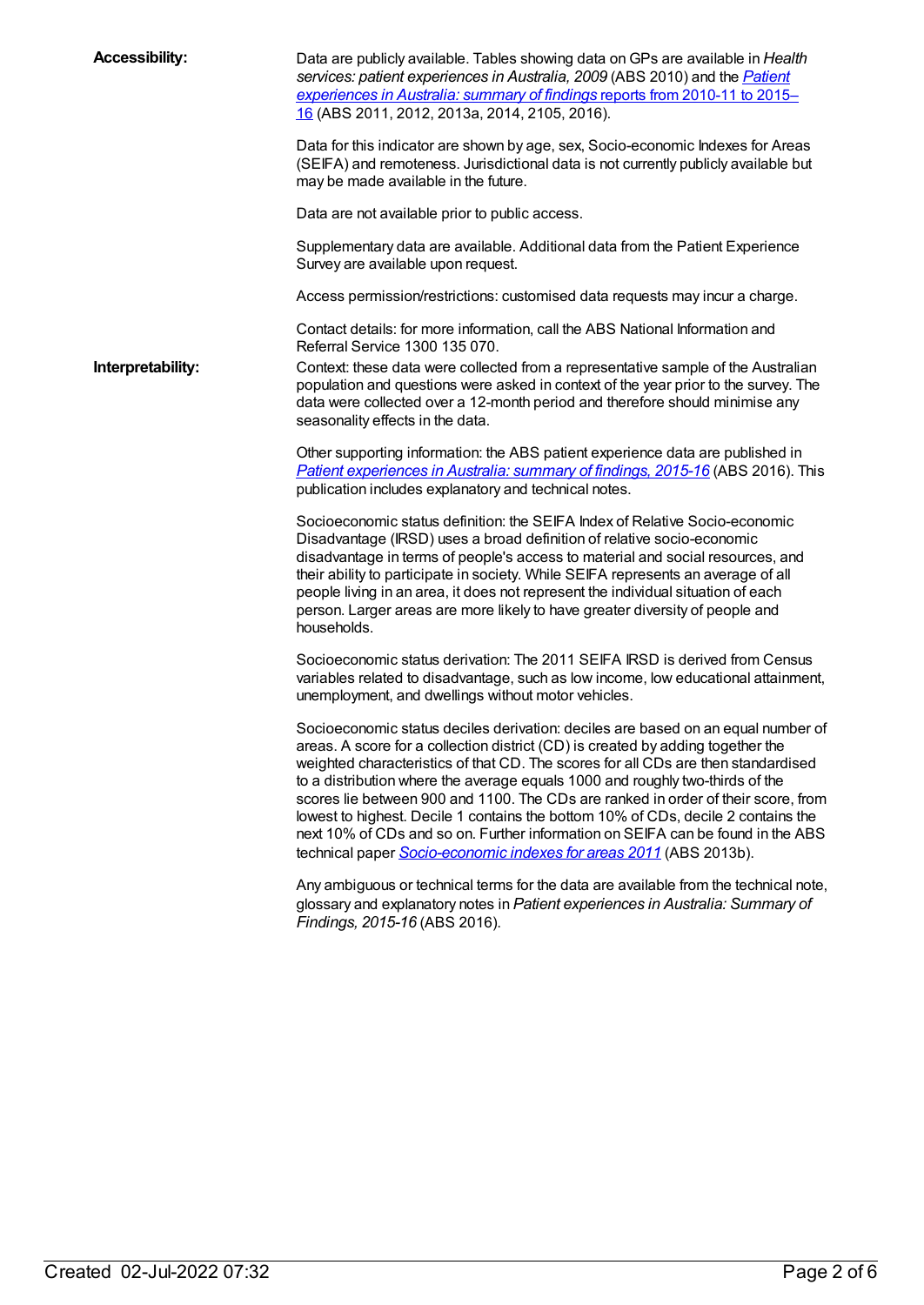**Relevance:** Level of geography: data are available by state/territory, sex, 2011 SEIFA IRSD and 2011 remoteness (*Major cities, Inner* and *Outer regional, Remote* and *Very remote* Australia).

Data completeness: all data are available for this indicator from this source.

Numerator/denominator source: same data source.

Data for this indicator was collected for all persons in Australia aged 15 years and over, excluding the following people:

- members of the Australian permanent defence forces
- diplomatic personnel of overseas governments, customarily excluded from census and estimated population counts
- overseas residents in Australia
- members of non-Australian defence forces (and their dependents)
- people living in non-private dwellings such as hotels, university residences, boarding schools, hospitals, retirement homes, homes for people with disabilities, and prisons
- people living in discrete Aboriginal and Torres Strait Island communities

The 2011–12 iteration of the Patient Experience Survey was the first to include households in *Very remote* areas (although it still excluded discrete indigenous communities). The 2015–16 iteration continues to include data from *Very remote* areas. The inclusion of *Very remote* areas will serve to improve the coverage of the estimates, particularly for the Northern Territory. Small differences evident in the Northern Territory estimates between 2010–11 and 2011–12 may in part be due to the inclusion of households in *Very remote* areas.

Data were self-reported for this indicator. The definition of 'urgent medical care' was left up to the respondent, although discretionary interviewer advice was that going to the GP for a medical certificate for work would not be considered urgent.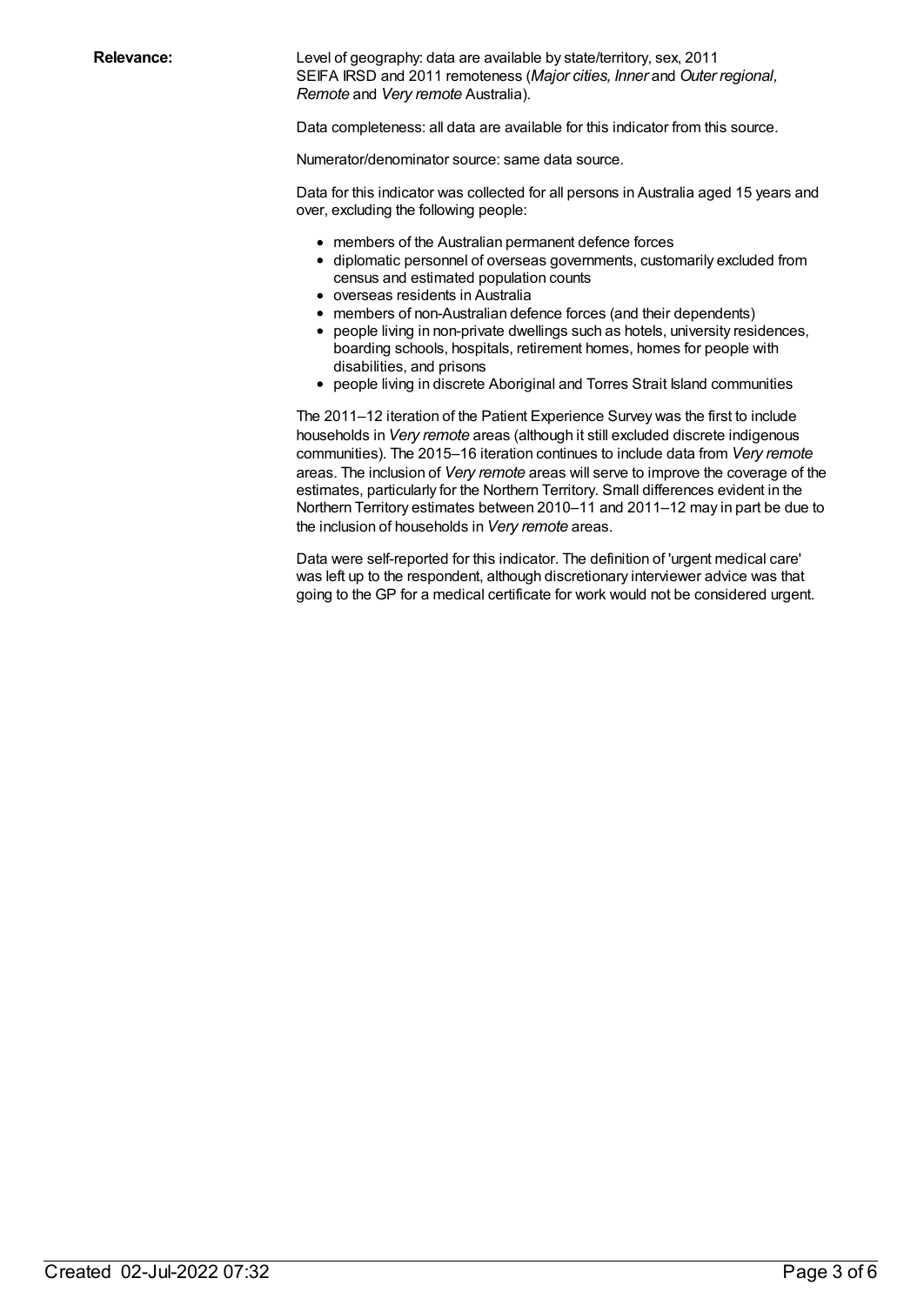**Accuracy:** Method of collection: the data were collected by computer assisted telephone interview.

> Data adjustments: data were weighted to represent the total in scope Australian population, and was adjusted to account for confidentiality and non-response.

Sample/collection size: the sample for the 2015–16 Patient Experience Survey was 28,276 fully-responding persons.

Response rate: response rate for the survey was 75%.

As data are drawn from a sample survey, the indicator is subject to sampling error, which occurs because a proportion of the population is used to produce estimates that represent the whole population. Rates should be considered with reference to their corresponding relative standard errors (RSEs) and 95% confidence intervals. Estimates with a relative standard error between 25% and 50% should be used with caution, and estimates with a relative standard error over 50% are considered too unreliable for general use.

This indicator generally has acceptable levels of sampling error and provides reliable data for most breakdowns. However, RSEs for the waiting time category '4 hours or more but within 24 hours' breakdowns are mostly greater than 25% and should either be used with caution or are considered too unreliable for general use. Similarly, data for the 'other' remoteness category has high RSEs when cross classified by state. Caution should be used when interpreting these data.

Known issues: data were self-reported and interpretation of urgent medical care was left up the respondent.

The data is self-reported but not attitudinal, as respondents are reporting their experiences of using the health system (in this instance, the time they waited between making an appointment for urgent medical care and the time they got to see the GP).

Explanatory footnotes are provided for each table.

Confidentiality: as in 2014–15 and 2013–14, the 2015–16 data have been perturbed. This has been footnoted in the tables. Perturbation is used to minimise the risk of identifying individuals in aggregated statistics. Perturbation involves small random adjustment of the statistics and is considered the most satisfactory technique for avoiding the release of identifiable statistics while maximising the range of information that can be released. These adjustments have a negligible impact on the underlying patter of the statistics.

After perturbation, a given published cell value will be consistent across all tables. However, adding up cell values to derive a total will not necessarily give the same result as published totals.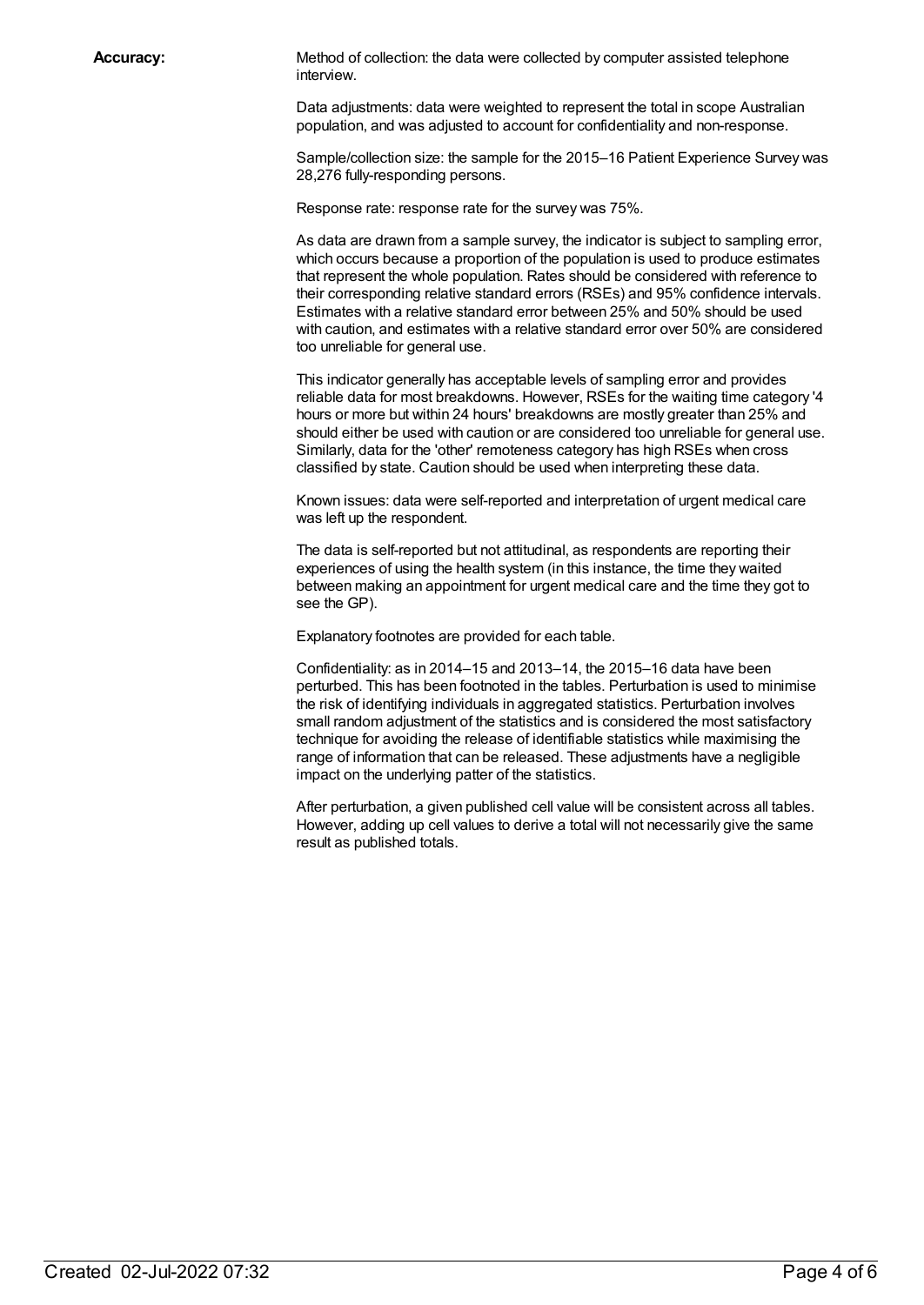**Coherence:** Consistency over time: 2009 was the first year data were collected for this indicator. Questions relating to this indicator were also asked in 2010–11, 2011– 12, 2012–13, 2013–14, 2014–15 and 2015–16.

> Time series issues: 2015–16 is comparable to 2014–15, 2013–14, 2012–13 and 2011–12, but not before this (i.e. 2014–15 is not comparable to 2010–11 or 2009). This has been footnoted in the relevant tables. The reason for the comparability issues stem from a significant change in question wording and coding methodology in the 2011–12 Patient Experience Survey for the 'waiting times for GPs' questions, and this has had an impact on the data.

> Numerator/denominator: the numerator and denominator are directly comparable, one being a sub-population of the other.

The numerator and denominator are compiled from a single source.

Jurisdiction estimate calculation: jurisdiction estimates are calculated the same way, although the exclusion of discrete Indigenous communities in the sample will affect the Northern Territory more than it affects other jurisdictions.

Jurisdiction/Australia estimate calculation: all estimates are compiled the same way.

Collections across populations: data are collected the same way across all jurisdictions.

The Patient Experience Survey provides the only national data available for this indicator. At this stage, there are no other comparable data sources.

Due to differences in survey scope, collection methodology and question wording, these data are not comparable to data from the 2012–13 Australian Aboriginal and Torres Strait Islander Health Survey.

#### **Source and reference attributes**